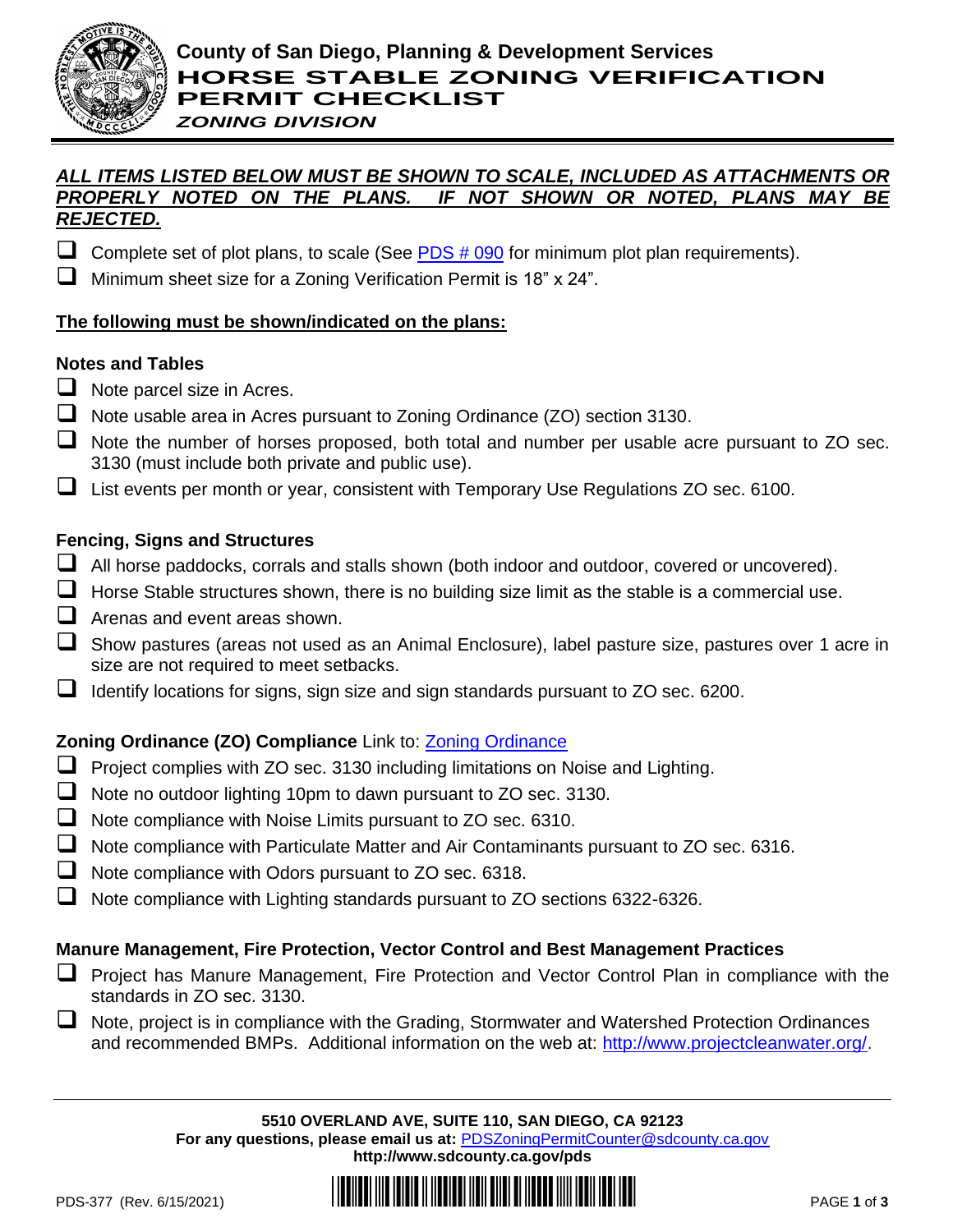- $\Box$  Lot drainage and stormwater BMPs shown and in compliance with required standards (see forms [LUEG-SW](http://www.sdcounty.ca.gov/pds/docs/LUEG-SW.pdf) and [PDS 272](http://www.sdcounty.ca.gov/pds/docs/pds272.pdf) for details and examples).
- ❑ Manure Management Area, note covered container if removed from property pursuant to ZO sec. 3130.
- □ Note at Manure Management Area, pick up weekly or min. of every other week.
- □ Show Manure Compost Area, if applicable.
- □ Note In Vector Control Plan forms of pesticide use.
- □ Identify locations for hazardous materials, including pesticides.
- ❑ Note interior of electrical appliances, such as fans and heaters, to be kept clean.
- Note where hay storage is and, meeting Animal Enclosure and Main Building setbacks, and note it may consist of only dry, well-cured hay.
- $\Box$  Note where rags and cloths used to clean tack and hooves are stored in an enclosed building meeting Animal Enclosure and Main Building setbacks. Bedding materials may also be stored in the same location.
- ❑ Note all wiring and electric cords shall be properly run and installed with insulated wiring routed and strung through metal conduits.
- ❑ Note light fixtures shall have a caged enclosure to prevent damage and sparking.
- $\Box$  Show locations of hydrants installed near each main structure with sufficient hoses for watering.
- $\Box$  Note stable fire plan and it is posted onsite for employees and visitors.
- Note that electrical system allows for the power to be shut off to each building, without losing power to the water pumps.

### **Setbacks**

- ❑ Setback of 25 feet required for all structures over 1,000 square feet in size pursuant to ZO sec. 3130.
- $\Box$  Show compliance with minimum 50 foot setback to any dwelling unit on an adjacent parcel pursuant to ZO sec. 3130.
- ❑ Show 50 foot setback between large Horse Stable structures pursuant to ZO sec. 3130.
- $\Box$  Show Animal Enclosure Setbacks as required by the zone pursuant to ZO sec. 3112.
- $\Box$  Show Hay and Manure management areas meet setbacks pursuant to ZO sec. 3130.

### **Access and Parking**

- ❑ Parking area, minimum decomposed granite (DG), show 1 space per 5 horse stalls or corrals pursuant to ZO sec. 6762.
- $\Box$  Loading spaces, minimum DG, minimum 1 space for every 3 regular spaces pursuant to ZO sec. 6764 in additional to loading spaces required pursuant to ZO sec. 6786.
- $\Box$  Number parking spaces on the plans and provide parking space calculations indicating numbers of spaces required pursuant to the ZO.
- ❑ Show access, ingress and egress.